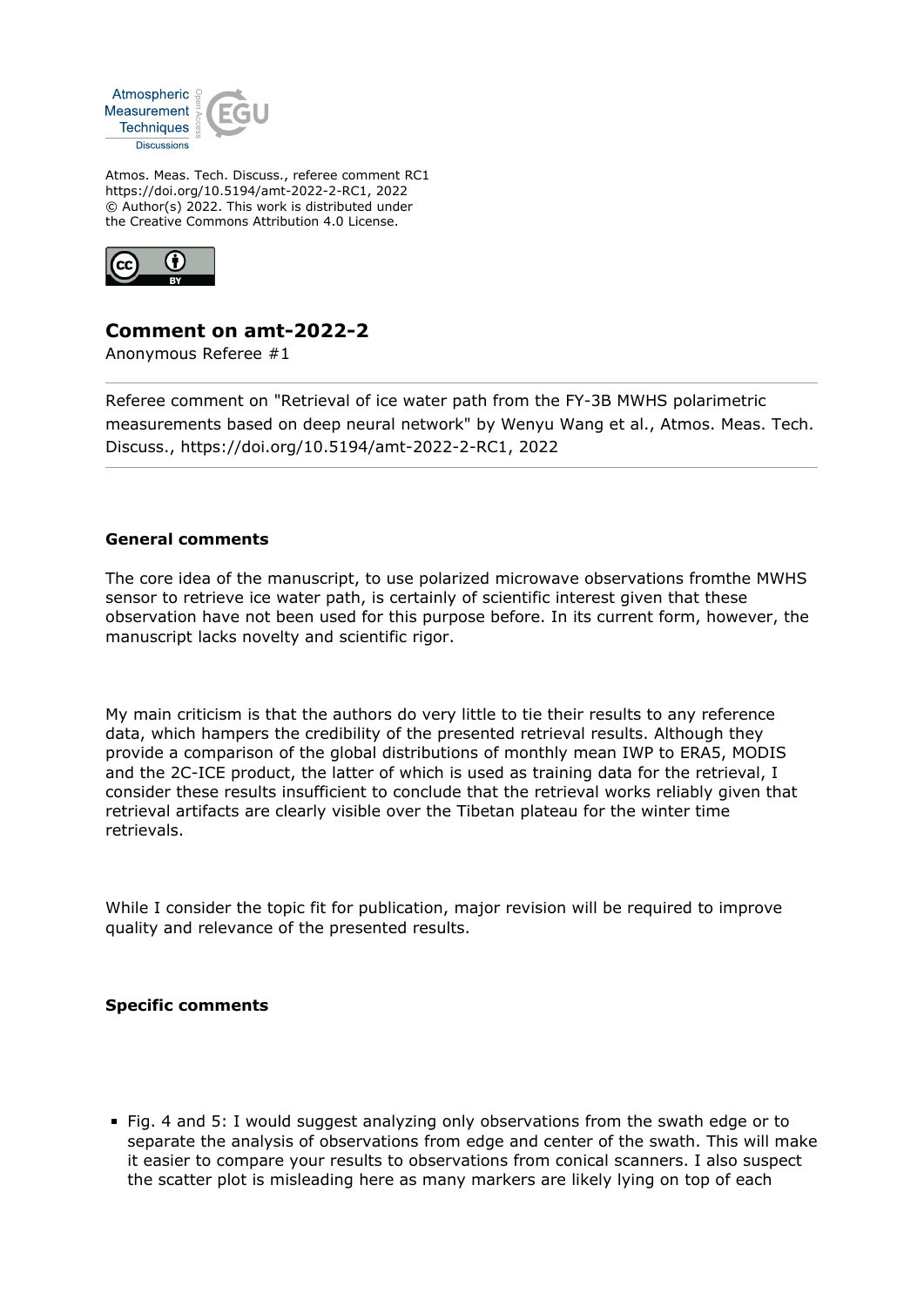other. I suggest replacing the scatter plot with a density plot. Information on the hydrometeor content can be added by drawing a contour plot of the distribution of pixels with

 $$IWP > 10^3$$  or \$10^2\$ on top of the density plot (with a sufficiently different colormap of course).

- 1. 177: You cannot reference a results that you haven't yet presented.
- Fig. 5: Please elaborate what causes the low TBs for clear sky observations.
- Sec. 4.2: The presentation of the evaluation needs to be improved. You need to be clearer about what data is used to calculate the error for the cases you present. In particular, you need to state whether for Cases 1 - 5 the changes to the input data are also applied to the validation data. If that is the case, these error metrics have little meaning as the distribution they are calculated over cannot be expected to represent that of real measurements.
- l. 236: Define relative error. I assume you are referring to the absolute percentage error here. Note that when the absolute percentage error is used to select between models it is biased towards models that underestimate the true value. This together with the fact that you are using MSE of log(IWP) to train your network, this will likely lead to non-negligible biases in your retrieval. You should therefore also add bias to Tab. 2. I would also suggest adding correlation as an additional metric.
- l. 236: It does not make sense to include the errors over land and ocean here as this is nothing that you can tune. Please move this analysis to the end of this subsection and perform it for the final retrieval configuration.
- l. 263: This is only true if your training data set is too small to include cases with PD from the surface. Otherwise the network can easily learn to handle ambiguous inputs given that it is trained properly.
- l. 268: While the scatter plot is useful here it is insufficient to fully characterize the retrieval. For this you should apply your full retrieval, i.e. the combination cloud classification and IWP calculation, to all pixels from January 2015. Please provide a table containing at least bias, MSE, correlation and potentially the relative error calculated for IWP > 100  $q/m^2$ . Here you can then also assess performance over land and ocean.
- l. 270: This error propagation doesn't make sense. Even if your relative errors would follow a Gaussian distribution your mean relative error wouldn't be an estimator of its standard deviation. This is even less the case for the median absolute error.
- Sec. 4.3.1: Although retrievals of cyclones are certainly scientifically interesting, the retrieval results that you provide are not very meaningful as they can't be tied to any reference value. I suggest you try to find a co-located overpass of both CloudSat and MWHS. There's a large number of CloudSat Cyclone overpasses available from https://adelaide.cira.colostate.edu/tc/tcs-50km.txt, it should be possible to find one that coincides with an overpass from MWHS within 30 minutes or so. This would allow you to compare your retrieval results to both 2C-ICE as well as the MODIS retrievals andthus add more credibility to the results presented in Sec. 4.3.2.
- Sec. 4.3.2: Please add a figure with the distribution of the zonal mean IWP similar to Fig. 3 in Duncan and Eriksson, 2018. This will allow for a more quantitative evaluation of the retrieval results. I also think a logarithmic color scale (as in Duncan and Eriksson 2018) would be more suitable to display global distributions of IWP in Fig. 15 and Fig 16.

## **Technical corrections**

**I. 4: Missing space after 'Information'**